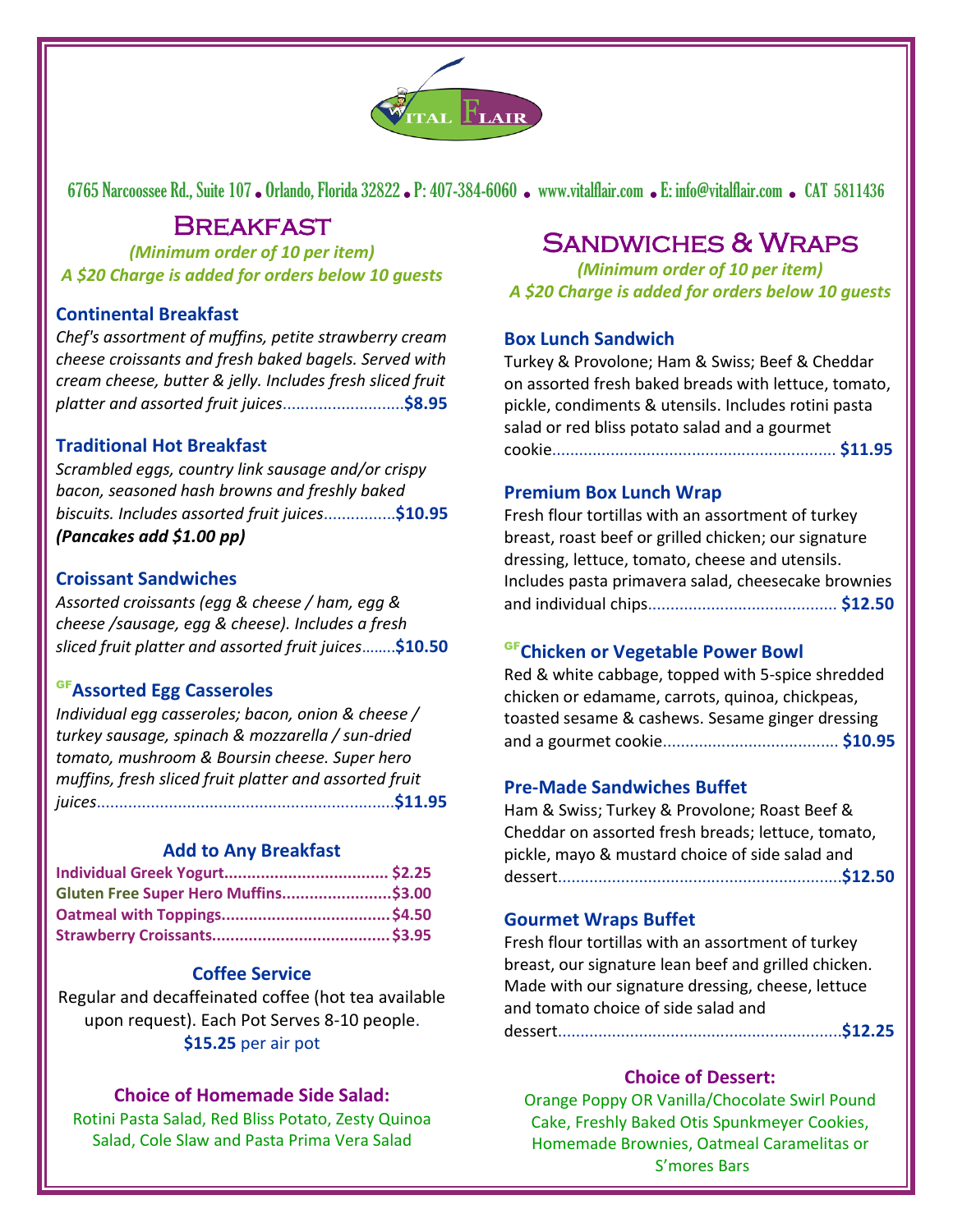## l Barbeque Selections

*(We smoke our own meats. To ensure the best quality, we require 48 hr notice for brisket or ribs)*

## *All BBQ items are served with Coleslaw, Mac & Cheese, Rolls, BBQ Sauce and Brownies*

#### **Single Choice Combos**

Pulled Pork & BBQ Chicken...............................**\$13.95** Pulled Pork or BBQ Chicken & Beef Brisket...... **\$17.95** Pulled Pork or BBQ Chicken & St. Louis Ribs ... **\$16.95**

## Themed Buffets

*(Minimum order of 20 per buffet. A \$30 charge will be added to orders below 20)*

## **Luau Buffet**

Huli Huli chicken, Kalua pork, sweet potatoes, Hawaiian Coleslaw, corn soufflés and mango pineapple cobbler with coconut whip cream.................................................................**\$14.95**

## **Italian Buffet**

Chicken piccata, baked ziti with homemade meatballs, vegetable medley, classic Caesar salad, garlic bread and tiramisu..................................**\$14.95**

## **All-American Cookout**

Grilled hamburgers, all-beef hotdogs, buns, coleslaw, red bliss potato salad, lettuce, tomato, pickle, onion, cheese, condiments and brownies..................**\$12.00**

# Hot Entrees Buffet

*(Minimum order of 10. There's a \$20 charge on orders below 10)*

*Selections below include rolls & butter, tossed or Caesar salad and choice of dessert*

## GF**Chicken Caprese**

Marinated grilled chicken topped with Roma tomatoes, fresh mozzarella, light pesto cream sauce and finished with balsamic glaze. Served with Risotto.............................................................. **\$13.95**

## GF**Voodoo Chicken**

| Grilled marinated boneless chicken thigh topped with |  |
|------------------------------------------------------|--|
| a mango mandarin orange chutney. Served with         |  |
|                                                      |  |

#### **Teriyaki Chicken**

Teriyaki glazed grilled chicken breast with grilled pineapple, grilled bok choy and scallions. Served with Jasmine rice ............................................ **\$13.95**

#### GF**Braised Beef**

Beef chuck tenders, braised in red wine & herbs. Served with cheesy shredded potatoes............**\$14.95**

## GF**Pork Carnitas**

Slow cooked pork with citrus mojo served over roasted poblano yellow rice with black beans………………………………………………….............**\$13.95**

*Pasta dishes are served with garlic bread, choice of Tossed or Caesar salad & choice of dessert.*

#### **Meat Lasagna**

Sheets of pasta layered with ricotta cheese, homemade classic Italian meat sauce, mozzarella, and parmesan cheese....................................**\$12.50**

#### **Grilled Vegetable Pasta**

Marinated grilled vegetables, spinach and tomato basil cream sauce. Tossed in bowtie pasta…..**\$11.95** *(Grilled Chicken or Italian Sausage Add \$2.00 pp)*

#### **Pesto Chicken Penne**

Marinated grilled chicken tossed with a pesto cream sauce with penne pasta topped with diced tomatoes and parmesan cheese………………….**\$12.95**

## **Grilled Fajitas**

Chicken breast strips, sautéed peppers & onions, flour tortillas, seasoned black beans, Cilantro-lime rice, shredded cheese, lettuce, sour cream, tortilla chips, queso, salsa and churros.........................**\$13.95** *(Grilled Beef Add \$2.50 pp)*

#### **Taco Bar**

Seasoned ground beef, flour tortillas, black beans, Spanish rice, shredded cheese, lettuce, sour cream, tortilla chips, queso, salsa and churros……........**\$13.25**

#### **Choice of Dessert:**

Orange Poppy OR Vanilla/Chocolate Swirl Pound Cake, Freshly Baked Otis Spunkmeyer Cookies, Homemade Brownies, Oatmeal Caramelitas or S'mores Bars